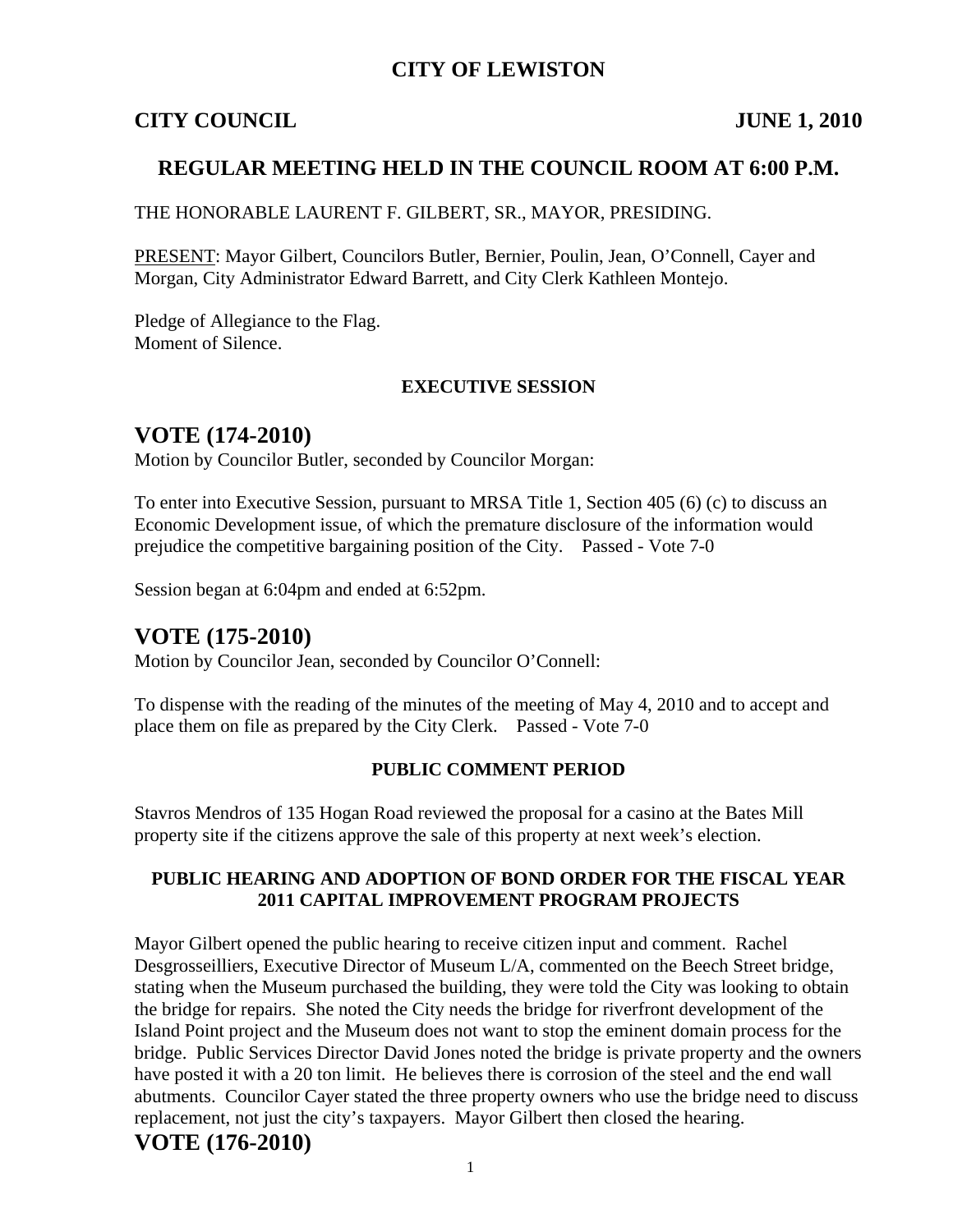Motion by Councilor Butler, seconded by Councilor Poulin:

To remove \$570,000 for the Beech Street bridge replacement project. Passed - Vote 6-1 (Councilor Jean opposed)

## **VOTE (177-2010)**

Motion by Councilor Jean, seconded by Councilor Morgan:

To approve the Order to authorize the Bond Issue to finance the Fiscal year 2011 Capital Improvement Program projects, in the amount of \$9,373,000:

ORDERED, That \$9,373,000 be appropriated for financing the following projects in the Lewiston Capital Improvement Program:

| Project                               | Amount    |
|---------------------------------------|-----------|
| <b>GENERAL FUND:</b>                  |           |
| Fire Pumper                           | \$450,000 |
| <b>Information System Upgrade</b>     | 450,000   |
| Hardware<br>124,235                   |           |
| 45,317<br>Licensing                   |           |
| <b>Microsoft Software</b><br>65,766   |           |
| Website Upgrade<br>32,000             |           |
| 187,500<br>Energov                    |           |
| <b>Bridge and Culvert Replacement</b> | 300,000   |
| <b>Downtown Connector</b>             | 223,000   |
| Lewiston River Side Greenway          | 96,000    |
| <b>Street Rehabilitation</b>          | 1,000,000 |
| <b>Ash Street Improvements</b>        | 393,000   |
| <b>SEWER FUND:</b>                    |           |
| <b>Rehab Old Sewer Mains</b>          | 650,000   |
| Jepson Brook Drainage Area            | 1,000,000 |
| Interceptor Inspection and Rehab      | 150,000   |
| <b>WATER FUND:</b>                    |           |
| Lake Auburn Water Treatment           | 2,462,000 |
| Distribution Main Replace/Rehab       | 945,000   |
| <b>Transmission Main Replacement</b>  | 154,000   |
| <b>STORMWATER FUND:</b>               |           |
| <b>Jebson Brook Drainage</b>          | 1,000,000 |
| <b>Hart Brook Water Quality</b>       | 100,000   |

FURTHER ORDERED, That to meet this appropriation, \$9,373,000 shall be raised by a Public Improvement Bond Issue;

FURTHER ORDERED, That the City Council instruct the Finance Director to advertise for bids for \$9,373,000 Public Improvement Bonds; to award the loan; and to employ Palmer & Dodge to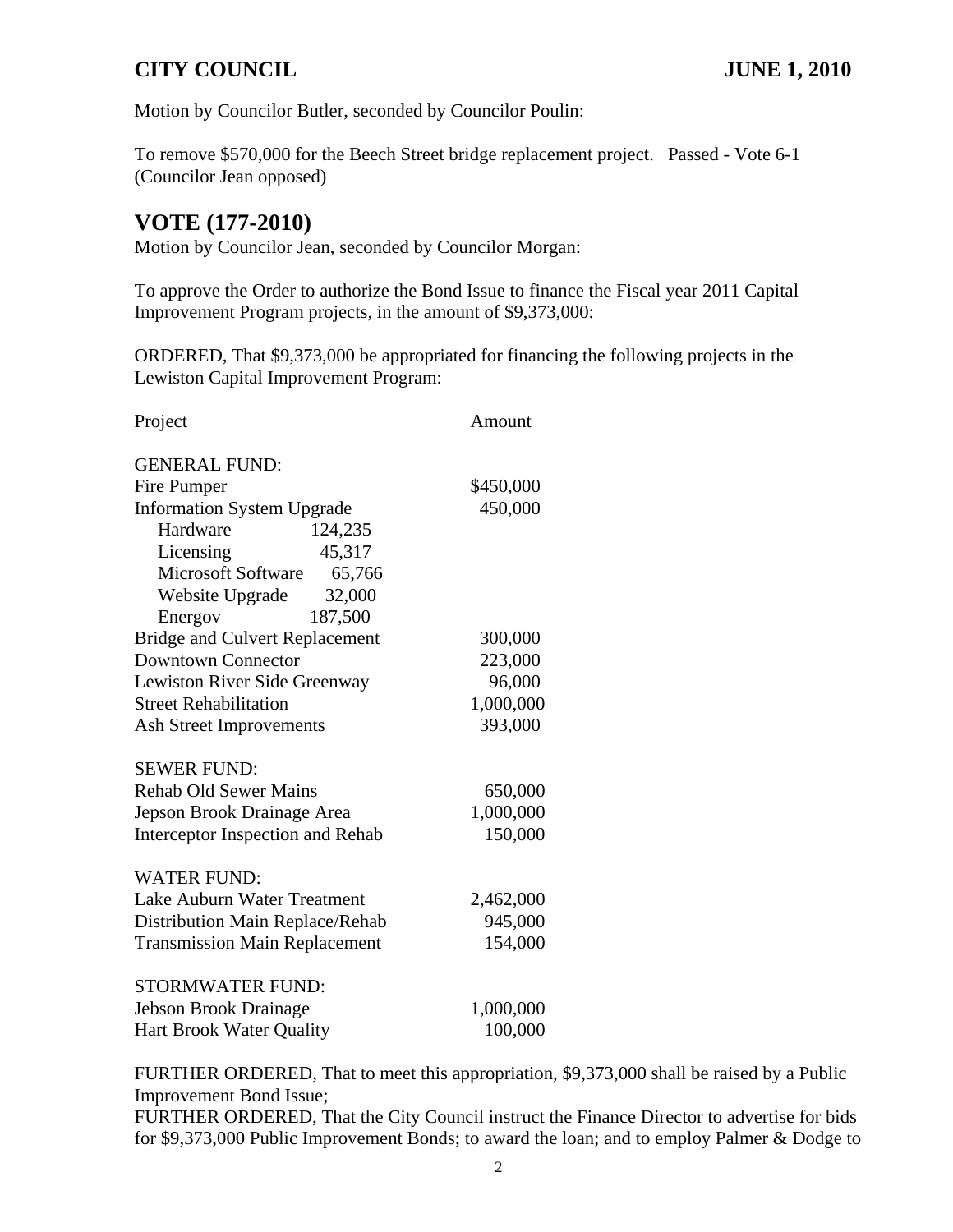furnish the legal opinion for the same; provided that in the alternative, the Finance Director is authorized to award the loan to the Maine Municipal Bond Bank;

FURTHER ORDERED, That the bonds shall be signed by the City Treasurer and Mayor;

FURTHER ORDERED, That the date, maturities, denominations, interest rate or rates, place or places of payment, form or other details of the bonds and of the provisions for the sale thereof shall be determined by the Finance Director;

FURTHER ORDERED, That bonds issued hereunder may be subject to call for redemption on such terms as may be determined by the Finance Director.

Passed - Vote 6-1 (Councilor Jean opposed)

At this time, the Mayor took agenda items 5, 3 and 6 out of order and addressed them at this time.

#### **REQUEST FROM THE L/A VETERANS' COUNCIL TO DISCONTINUE USE OF THE VETERAN'S MEMORIAL PARK AS AN ACTIVE PARK IN THE CITY**

Joseph Paradis of a local veteran's organization stated the group is in favor and support of the Liberty Festival, but does not want to see vendors or the entertainment stage area in the park, and would like to see no scheduled commercial activity or recreation events in the park, that are not sponsored by the veterans. He noted the group would also like to have dogs banned from the park. Mr. Paradis said thousands of dollars have been spent in the park to purchase the flags and monuments. He said the group is asking that the Council not allow any vendors on the paved area and no stage on the grass area. Bert Dutil of the veteran's organization stated the City renamed the park in 2002 and only military and veterans events should be held here. He noted other options for the Liberty Festival, such as Simard-Payne Park or holding the entertainment in Courthouse Plaza and the vendors on Lisbon Street. Cathy McDonald of the Liberty Festival stated the park is beautiful and the festival committee would like the citizens to use and enjoy it. She noted there isn't another suitable location to use and they cannot relocate across the street due to the construction. She said the festival would like to partner with the veterans to educate the public of the work of the veterans, noting the purpose of the festival is a celebration of patriotism and heritage.

# **VOTE (178-2010)**

Motion by Councilor Jean, seconded by Councilor Bernier:

To not permit any vendors, entertainment or commercial activity in Veterans' Memorial Park, effective July 6, 2010. Passed - Vote 5-2 (Councilors Butler and Morgan opposed)

#### **ORDER AUTHORIZING REIMBURSEMENT FOR EXPENSES RELATED TO TREE REPLACEMENT AT 167 FARWELL STREET**

Councilor Poulin asked the Administrator if procedures have been put into place to avoid these issues in the future and Mr. Barrett stated he has already reviewed this with the Public Works Department.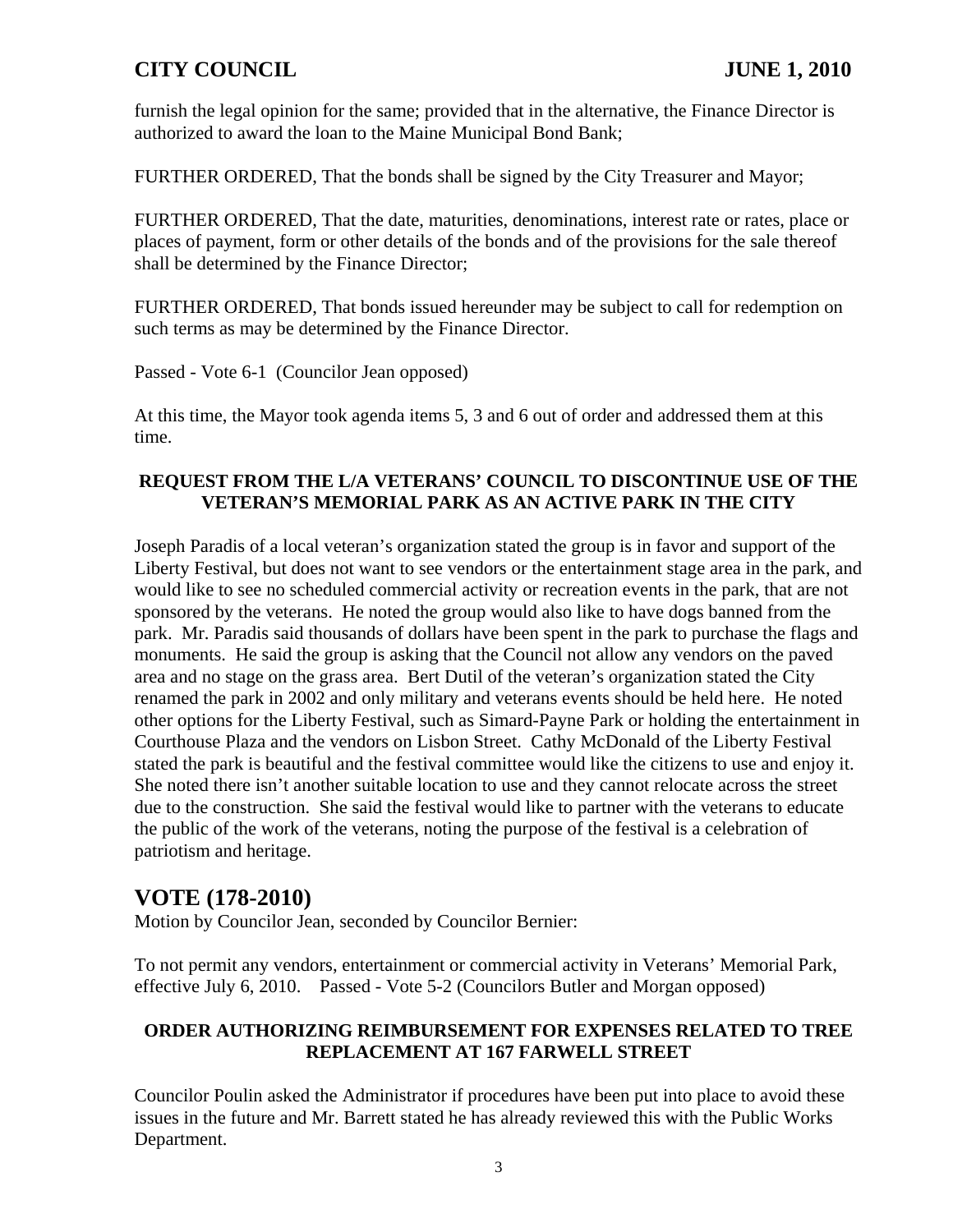## **VOTE (179-2010)**

Motion by Councilor Jean, seconded by Councilor Butler:

To approve the Order authorizing reimbursement for expenses related to tree replacement at 167 Farwell Street:

- Whereas, the City trimmed trees located on 167 Farwell Street in order to allow for free passage along the sidewalk on Farwell and clear the sight line to the stop sign at Goulet and Farwell; and
- Whereas, the property owners were not contacted in advance of the work and were not asked to address the problem on their own; and
- Whereas, the owners have indicated that they have periodically trimmed the trees over the years to clear obstructions and would have done so in this instance if contacted; and
- Whereas, the City has the legal right to trim vegetation that extends into the public right-of-way and is not required to notify the owners of the property on which the vegetation is located in advance of doing so; and
- Whereas, good practice would be for the City to contact the property owners, request that they correct the problem, and only take action upon their failure to do so (barring a situation that presents a threat to public safety); and
- Whereas, all who have viewed the work agree that the result is unsightly and negatively impacts the property;

Now, therefore, Be It Ordered by the City Council of the City of Lewiston that given the number of trees involved, the extent of the trimming, the unsightly result of the work, and the impact of this work on the screening previously provided, when coupled with lack of notification to the property owners of the problem, the City Administrator is hereby authorized to reimburse the owners of the property located at 167 Farwell Street for the actual cost of removing and replacing trees on their property in an amount not to exceed \$7,500.

Passed - Vote 7-0

#### **RESOLVE WAIVING THE PERMIT AND LICENSING FEES FOR THE GREAT FALLS FARMERS AND ARTISANS MARKET ASSOCIATION FOR THE MARKET HELD ON TUESDAYS IN KENNEDY PARK**

## **VOTE (180-2010)**

Motion by Councilor Jean, seconded by Councilor O'Connell:

To approve the Resolve waiving the permit and licensing fees for the Great Falls Farmers and Artisans Market Association for the markets held on Tuesdays in Kennedy Park and on Wednesdays at the St. Mary's parking lot: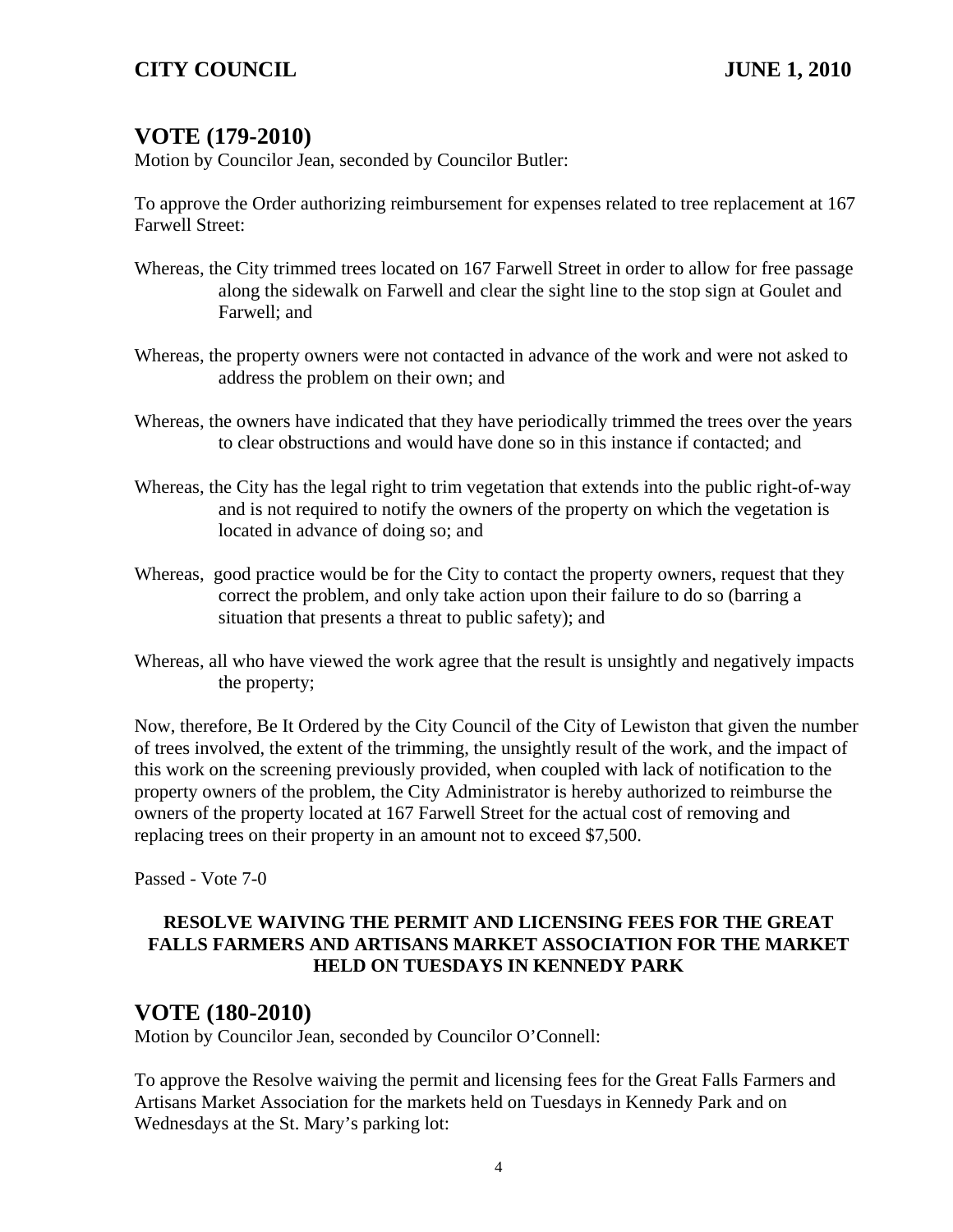- Whereas, The City desired to support a public farmer's market that provides fresh foods and other items to local residents; and
- Whereas, the City will require that all vendors at the market obtain the proper permits and licenses and meet all pertinent Code regulations; and
- Whereas, financial assistance in the form of fee waivers will greatly enhance the Market's ability to attract more and better vendors and enable the Association to improve the overall Market experience for shoppers;

Now, therefore, Be It Resolved by the City Council of the City of Lewiston that all City of Lewiston permit and licensing fees for merchandise sales and events associated with, and sanctioned by, the Great Falls Farmers and Artisans Market Association for its Tuesday market in Kennedy Park are hereby waived.

Passed - Vote 7-0

#### **PUBLIC HEARING AND APPROVAL OF THE FOURTH AMENDMENT TO THE WAL-MART TAX INCREMENT FINANCING AGREEMENT**

Mayor Gilbert opened the public hearing to receive citizen input and comment. No members of the public spoke for or against this item. Mayor Gilbert then closed the hearing.

## **VOTE (181-2010)**

Motion by Councilor Jean, seconded by Councilor Cayer:

To approve the Order authorizing an amendment to the Wal-Mart Tax Increment Financing District to expand the definition of eligible project costs:

- Whereas, in 2002, the City created a Tax Increment Financing District and Development program associated with the Wal-Mart distribution center; and
- Whereas, a portion of the proceeds of this district were designated to support economic development efforts; and
- Whereas, subsequent to creation of this district, the State expanded the definition of eligible project cost to include funding the marketing of the municipality as a business or arts location; and
- Whereas, during the FY11 budget process, the City Council approved funding for LA Arts from district proceeds; and
- Whereas, in order to implement this decision, the Wal-Mart Tax Increment Financing District must be amended in order to include this purpose in the Development program;

Now, therefore, Be It Ordered by the City Council of the City of Lewiston that the Wal-Mart Tax Increment Financing District and Development program are hereby amended to include the costs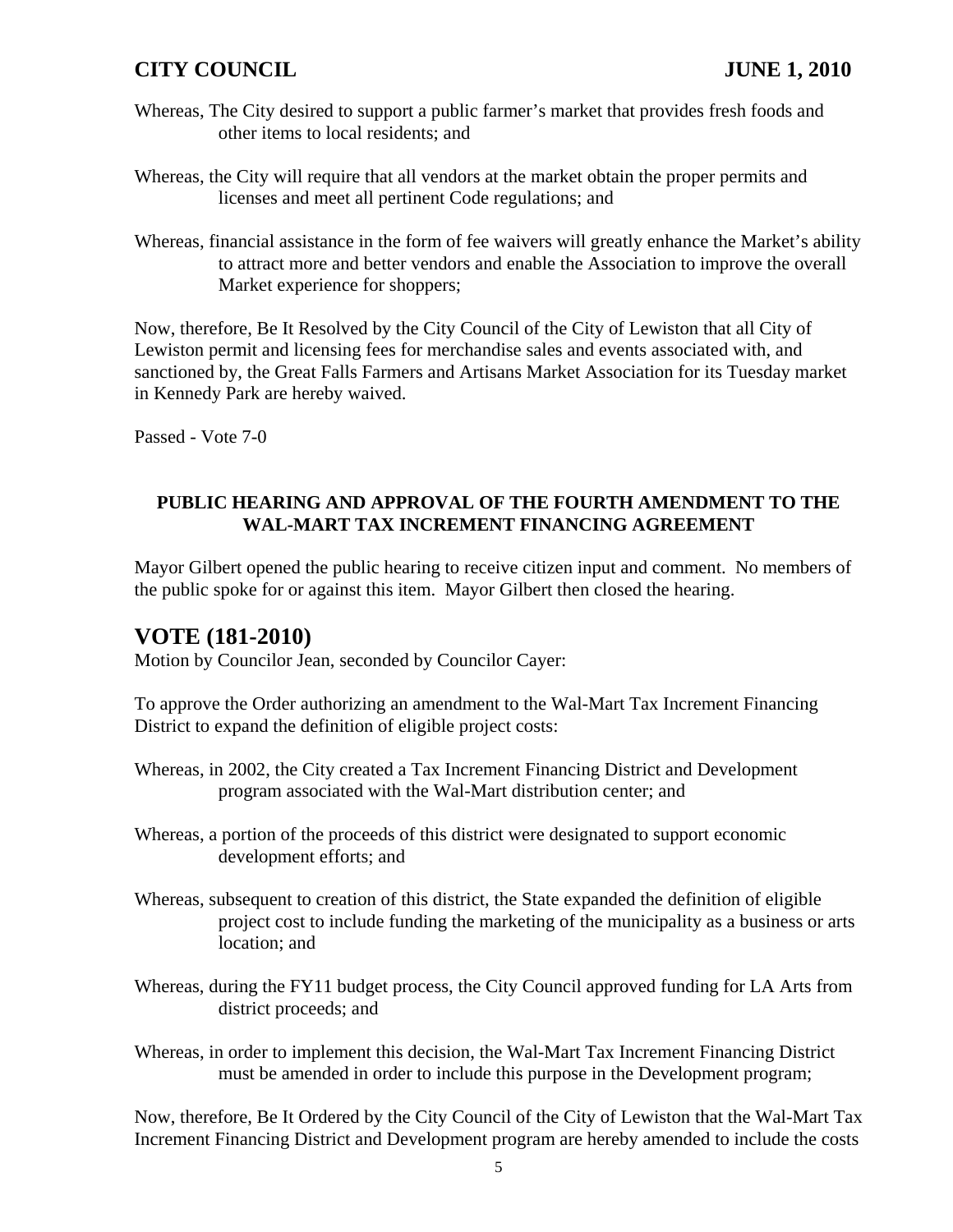of funding the marketing of the municipality as a business or arts location to include funding for LA Arts.

Be It Further Ordered that the City Administrator is hereby authorized to submit a revised Tax Increment Financing application incorporating this amendment to the State Department of Economic and Community Development as required by state statute.

Passed - Vote 7-0

#### **REQUEST FROM THE INDEPENDENCE DAY COMMITTEE FOR USE OF CITY SERVICES FOR THE LIBERTY FESTIVAL**

# **VOTE (182-2010)**

Motion by Councilor Butler, seconded by Councilor Jean:

To approve the Resolve to establish the "Festival Zone" parameters for the July 4, 2010 Liberty Festival activities:

- Whereas, the City Council has approved a cash donation and in-kind services for the Liberty Festival event for FY2011; and
- Whereas, the request submitted by Liberty Festival, dated 5/25/10, is consistent with those requests submitted in prior years; and
- Whereas, the City Administrator will be required to amend the parking requests outlined in the 5/25/10 letter regarding the use of parking areas given new construction in the Bates Mill 5 area;

Now, therefore, Be it Ordered By the City Council of the City of Lewiston that the Liberty Festival request is hereby approved as submitted, with the exception of parking lot areas, and the City Administrator is authorized to take all appropriate actions consistent with this approval.

Passed - Vote 7-0

## **APPOINTMENT TO THE BOARD OF LIBRARY TRUSTEES**

## **VOTE (183-2010)**

Motion by Councilor Jean, seconded by Councilor Bernier:

To confirm the Mayor's nomination of Anne Kemper of 110 Pettingill Street to serve as a member of the Board of Library Trustees and to appoint Ms. Kemper as a member of the Board of Library Trustees for a three year term, said term to expire January 7, 2013. Passed - Vote 7-  $\Omega$ 

#### **APPOINTMENT OF THE SEALER OF WEIGHTS AND MEASURES**

# **VOTE (184-2010)**

Motion by Councilor Jean, seconded by Councilor Cayer: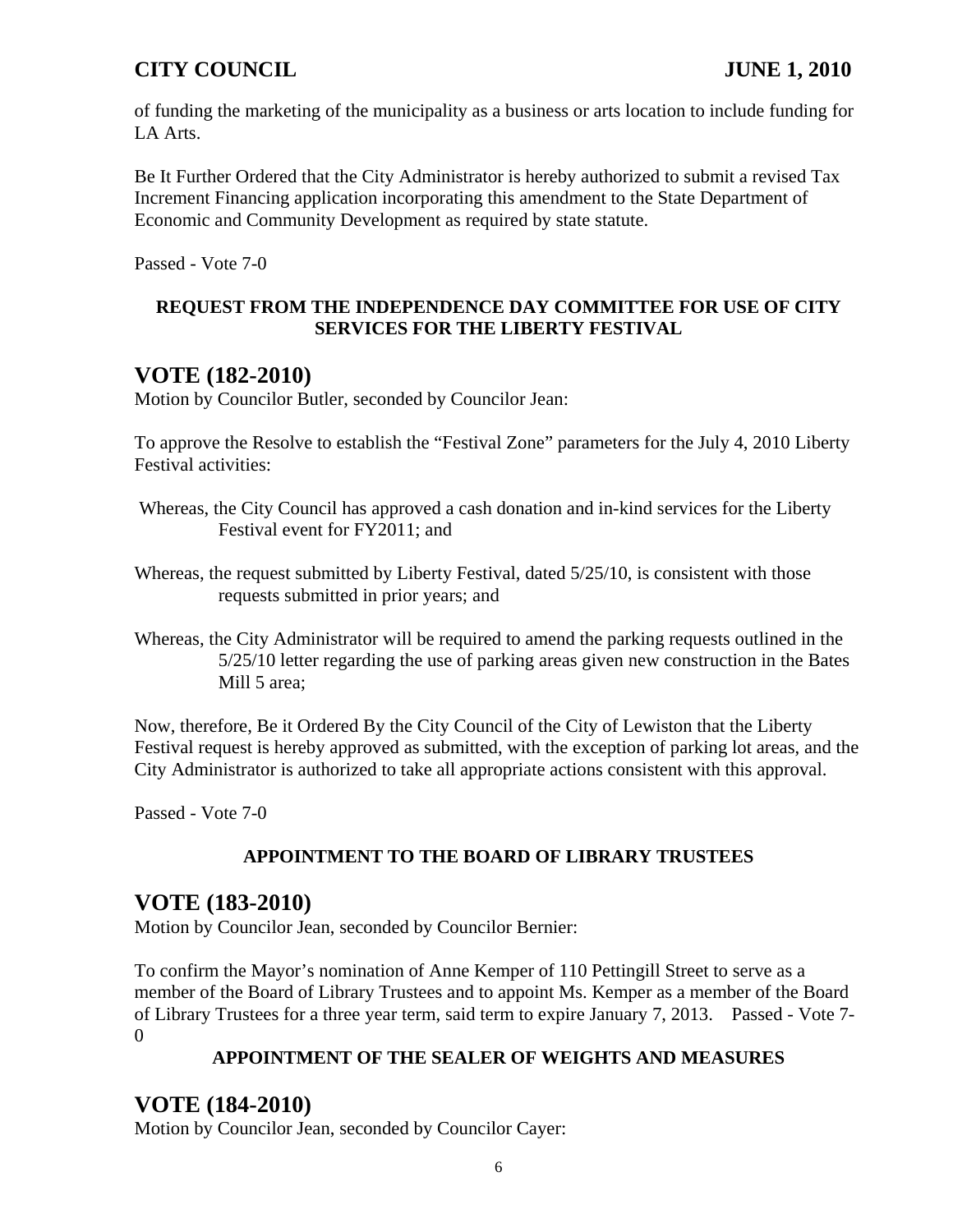To approve the Resolve appointing Thomas F. Verrill as Sealer of Weights and Measures for the City of Lewiston:

- Whereas, State statutes require that the municipal officers appoint a Sealer of Weights and Measures whose duties are to verify that commercial weighing and measuring devices are accurately calibrated to protect consumers; and
- Whereas, Mr. Verrill has fulfilled this function for Lewiston for the past nine  $(9+)$  plus years; and
- Whereas, he is certified by the State Sealer of Weights and Measures, has the appropriate equipment needed to certify gasoline pumps and scales, and has done so for nine (9) years; and
- Whereas, he is also the Sealer of Weights and Measures for thirteen (13) other towns in Androscoggin and Oxford Counties and is the Sealer of Weights and Measures for the City of Auburn; and.
- Whereas, he is compensated for his services through fees that are paid to the State by the companies that he services; and

Whereas, he is well qualified to provide this service;

Now, therefore, Be It Resolved by the City Council of the City of Lewiston that Mr. Thomas F. Verrill of Auburn, Maine is hereby appointed as the Sealer of Weights and Measures for the City of Lewiston

Passed - Vote 7-0

#### **DISCUSSION REGARDING THE CITY COUNCIL SUMMER MEETING SCHEDULE**

#### **VOTE (185-2010)**

Motion by Councilor Cayer, seconded by Councilor Butler:

To suspend Section 1,(a) of the Rules Governing the City Council, and to only hold one regular meeting during the month of July, said meeting to be held on Tuesday, July  $13<sup>th</sup>$  at 7:00pm and to hold only one regular meeting during the month of August, said meeting to be held on Tuesday, August  $10^{th}$  at 7:00pm. Passed - Vote 7-0

#### **REPORTS AND UPDATES**

The Mayor provided an update to the Council regarding his recent meeting with the Congressional Delegation in Washington, DC. He noted issues discussed were jobs retention,